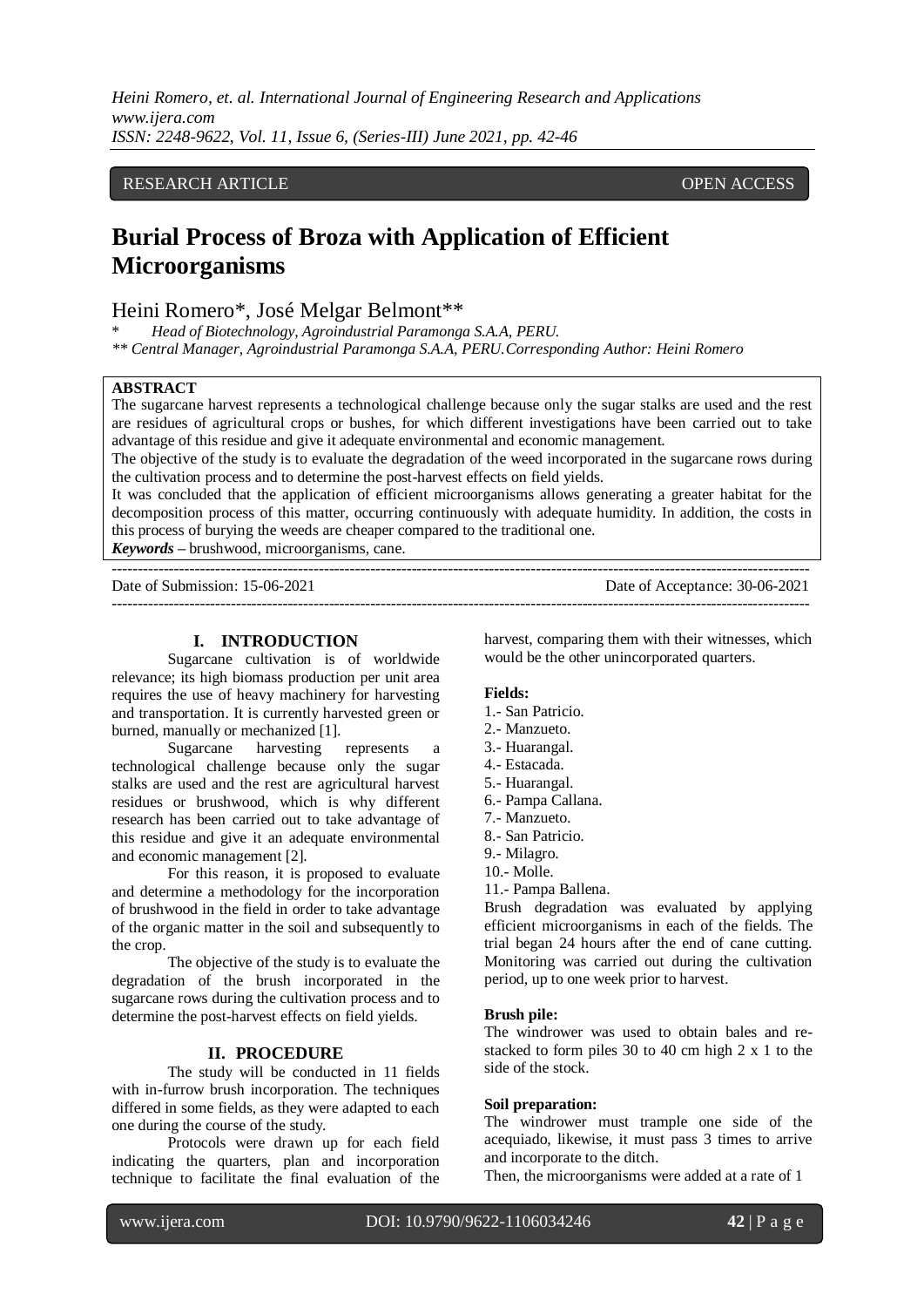m 3 per hectare.

The capping machine must pass over the brush, and on its return it must cover with the flange of soil that was left on either the right or left side.

## **Microbiological analysis:**

### **- Biomass counts:**

Biomass counts, and cellulose degradation, were carried out fifteen days after the application of the microbial consortium.

#### **- Potency index:**

Serves to determine enzymatic efficiency qualitatively.

#### **Chemical analysis:**

The following analyses were performed: determination of reducing sugars, determination of moisture, determination of pH, determination of Lignin and determination of organic matter.

Prior to these analyses, the samples were prepared as follows: they were washed to remove any traces of soil and roots. They were then dried at room temperature for 2 days and ground using a grinder.

#### **- Determination of reducing sugars:**

In a beacker beaker, 1 gram of sample, previously washed, dried and ground, was weighed and made up to 100 ml with distilled water. Then it was placed in a magnetic agitator for 30 minutes with temperature of 50°C. It was then filtered to approximately 10 ml. Subsequently, 0.5 ml of sample was taken in a test tube with 0.5 ml of distilled water, left to boil for 5 minutes and then cooled for 3 minutes. At the end, 5 ml of distilled water was added for reading in the spectrophotometer at 530 nm.

#### **- Moisture determination:**

The empty crucible (1) was weighed, 1 gram of sample was added to the crucible and placed in the muffle at 105°C for 12 hours. At the end of evaporation, the crucible was placed in a desiccator for 15 minutes. The crucible was removed from the desiccator and the second weight (2) was taken.

The following calculation was made:

$$
(2) - (1)
$$
  
\n
$$
* 100 = % Dry matter
$$
  
\nsample weight  
\n100 - % sample weight = % Humidity

### **- Determination of lignin**

In a 250 ml beaker, 1 gram of sample was weighed and 15 ml of sulfuric acid was added, stirring it for 2 hours. Then it was transferred to a balloon adding 600 ml of distilled water, then it was placed to boiling for 4 hours, the loss of sample was avoided by placing the refrigerant. Later it was left to rest for 4 hours and the supernatant was eliminated to be washed twice with 500 ml of water. At the end, the precipitate was filtered on filter paper previously weighed (1) and placed in a Petri dish previously weighed (2) and then taken to the muffle at 105°C for 2 hours.

Once the drying was finished, it was placed in a desiccator for 15 minutes and then weighed (3). The following calculation is made:

$$
\frac{(3) - (2) - (1)}{\text{sample weight}} = % \text{Lignin}
$$

#### **- Determination of organic matter:**

The sample obtained from the moisture analysis was taken and placed in the muffle at 550°C for 12 hours. At the end of calcination, the muffle was allowed to cool to 200°C, then the crucible was placed in a desiccator for 15 minutes. Finally, the second weight (3) was taken.

The following calculation is made:

$$
(3) - (1)
$$
  
100 -  $\frac{(3) - (1)}{(2) - (1)^*}$  100 = % Organization matter

 $(1)$ : Weight of empty crucible

(2): Weight of the crucible plus the sample after evaporation at 105°C.

## **III. RESULTS**

The 11 fields were monitored for 12 to 13 months. The removal of 9 to 10 samples was carried out randomly within the field, depending on the hectares tested for this process.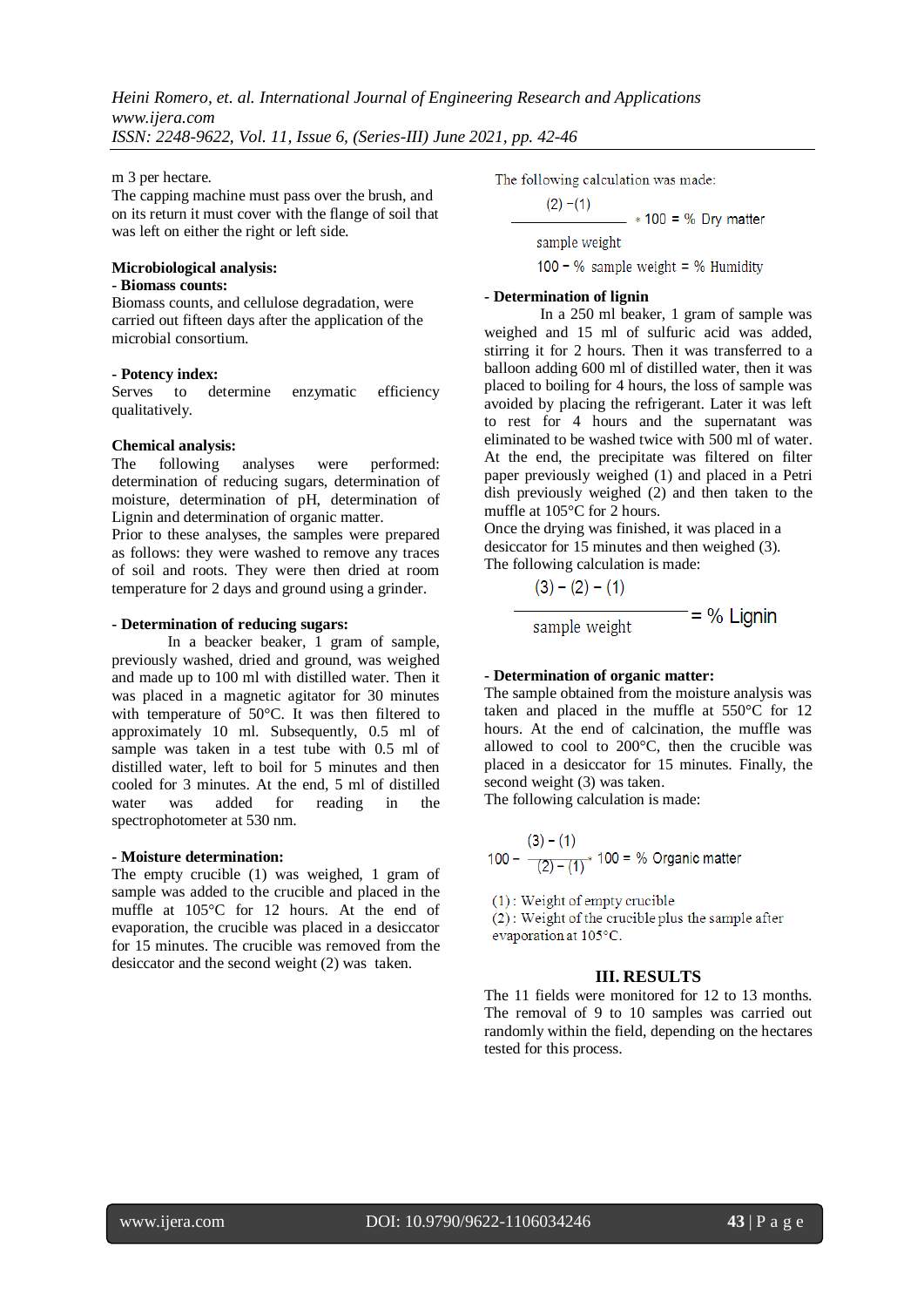*Heini Romero, et. al. International Journal of Engineering Research and Applications www.ijera.com ISSN: 2248-9622, Vol. 11, Issue 6, (Series-III) June 2021, pp. 42-46*

| $N^2$          | <b>FIELD</b>                                                                   | FIELD <sub>2</sub> | <b>HAS</b> | <b>CUT TYPE</b>  | <b>TAS/HAS</b> | <b>REMARKS</b>  | <b>DOSAGE</b><br>(M <sup>3</sup> /Hect) | <b>APPLIED</b><br><b>AMOUNT</b> |
|----------------|--------------------------------------------------------------------------------|--------------------|------------|------------------|----------------|-----------------|-----------------------------------------|---------------------------------|
| 1              | S. PATRICIO                                                                    | 1425 S. PATRICIO   | 9.75       | <b>MACHINING</b> | 1.54           | M.O. APPLIED.   | 0.5                                     | 4.875                           |
| 2              | ESTACADA                                                                       | 1404C ESTACADA     | 5.19       | MACHINING        | 0.96           | M.O. APPLIED.   | 0.5                                     | 2.595                           |
| 3              | MANZUETO                                                                       | 1718 MANZUETO      | 1.63       | MANUAL           | 3.68           | M.O. APPLIED.   | 1                                       | 0.815                           |
| 4              | HUARANGAL                                                                      | 1620 HUARANGAL     | 44.52      | MACHINING        | 0.85           | M.O. APPLIED.   | 0.5                                     | 22.26                           |
| 5              | PAMPA CALLAN                                                                   | 518A PAMPA CALLAN  | 5.74       | <b>MACHINING</b> | 0.87           | M.O. APPLIED.   | 0.5                                     | 2.87                            |
| 6              | ALAMEDA - B                                                                    | 1434 ALAMEDA - B   | 25.7       | MANUAL           | 0.86           | CTEL 1 APPLIED. | 0.5                                     | 2.3                             |
| $\overline{1}$ | MANZUETO                                                                       | 1704 MANZUETO      | 26.69      | <b>MACHINING</b> | 1.09           | M.O. APPLIED.   | 1                                       | 26.69                           |
| 8              | MILAGROS                                                                       | 2204 MILAGROS      | 2.00       | MANUAL           | 1.50           | M.O. APPLIED.   | 0.5                                     |                                 |
| 9              | S. PATRICIO                                                                    | 1467A S. PATRICIO  | 13.33      | MANUAL           | 1.05           | M.O. APPLIED.   | 0.5                                     | 6.665                           |
| 10             | MOLLE                                                                          | 1402C. MOLLE       | 22.64      | MANUAL           | 0.66           | M.O. APPLIED.   | 0.5                                     | 11.32                           |
| 11             | V. BARATO                                                                      | 1516A V. BARATO    | 16.13      | <b>MACHINING</b> | 0.74           | M.O. APPLIED.   | 0.5                                     | 8.065                           |
| 12             | 36.93<br>0.76<br>V. BARATO<br>1516A V. BARATO<br>MACHINING<br>NO M.O. APPLIED. |                    |            |                  |                |                 |                                         |                                 |
| TOTAL          |                                                                                |                    |            |                  |                |                 |                                         |                                 |

# **Table 01:** Fields buried with brush and application of efficient microorganisms.

HAS = HECTARES. TAS/HAS = TONS/HECTARES. M.O. = MICROORGANISMOS.

## **Table 02:** cost of burying brushwood in manual cutting and cutting mecanizado.

| 1402C MOLLE                                  |              |                    | 679.2 Tn total whole brush (manual harvesting) |                |          |       |       |  |  |
|----------------------------------------------|--------------|--------------------|------------------------------------------------|----------------|----------|-------|-------|--|--|
| <b>LABOR</b>                                 | <b>HOURS</b> | <b>PLAN TARIFF</b> | TT $S/L$                                       | Cost/Ha<br>S/L | Cost/Tn  | ha/hr | hr/ha |  |  |
| <b>EBMA</b> windrowing                       | 38.3         | 109.4              | 4190.02                                        | 185.07         | 6.17     | 0.6   | 1.69  |  |  |
| <b>EBMA</b> trenching                        | 21.5         | 263.9              | 5673.85                                        | 250.61         | 8.35     | 1.1   | 0.95  |  |  |
| <b>EBMA</b> brush<br>incorporation           | 23.7         | 109.4              | 2592.78                                        | 114.52         | 3.82     | 1.0   | 1.05  |  |  |
| <b>EBMA Brush Embedding</b><br><b>EBMA</b>   | 15           | 67.5               | 1012.50                                        | 44.72          | 1.49     | 1.5   | 0.66  |  |  |
| <b>Application of</b><br>microorganisms EBMA | 11.8         | 214.6              | 2532.28                                        | 111.85         | 3.73     | 1.9   | 0.52  |  |  |
| <b>EBMA Trench Covering</b>                  | 11.7         | 165.2              | 1932.84                                        | 85.37          | 2.85     | 1.9   | 0.52  |  |  |
|                                              |              |                    | S/. 17934.27                                   | S/.792.15      | S/.26.40 |       | 5.39  |  |  |

# **Table 03:** Cost of the traditional way of brush management.

| <b>1516A VENDE BARATO</b>                    |              |                    | 1326.5 Tn total whole brush (manual harvest) |                |           |       |       |  |
|----------------------------------------------|--------------|--------------------|----------------------------------------------|----------------|-----------|-------|-------|--|
| <b>LABOR</b>                                 | <b>HOURS</b> | <b>PLAN TARIFF</b> | TT $S/L$                                     | Cost/Ha<br>S/L | Cost/Tn   | ha/hr | hr/ha |  |
| <b>Windrowing EBMQ</b>                       | 40.3         | 109.4              | 4408.82                                      | 83.09          | 3.32      | 0.6   | 1.69  |  |
| <b>Trench opening EBMQ</b>                   | 36.6         | 263.9              | 9658.74                                      | 182.03         | 7.28      | 1.1   | 0.95  |  |
| <b>Brush placement EBMQ</b>                  | 40           | 67.5               | 2700.00                                      | 50.89          | 2.04      |       |       |  |
| <b>Brush incorporation</b><br><b>EBMQ</b>    | 53.8         | 109.4              | 5885.72                                      | 110.93         | 4.44      | 1.0   | 1.05  |  |
| <b>Brush Embedding EBMQ</b>                  | 5.2          | 214.6              | 1115.92                                      | 21.03          | 0.84      | 1.5   | 0.66  |  |
| <b>Application of</b><br>microorganisms EBMQ | 20.5         | 165.2              | 386.60                                       | 63.83          | 2.55      | 1.9   | 0.52  |  |
| <b>Trench Covering EBMQ</b>                  | 9.1          | 166.2              | 1512.42                                      | 28.50          | 1.14      | 1.9   | 0.52  |  |
|                                              |              |                    | S/. 28668.22                                 | S/.540.30      | S/. 21.61 |       | 5.39  |  |
|                                              |              |                    |                                              |                |           |       |       |  |

TT: Total Tons.

Cost/Ha. Cost/hectare.

Cost/Tn: Cost/Ton.

Ha/hr: hectares/hours.

Hr/Ha: Hectares/Hours.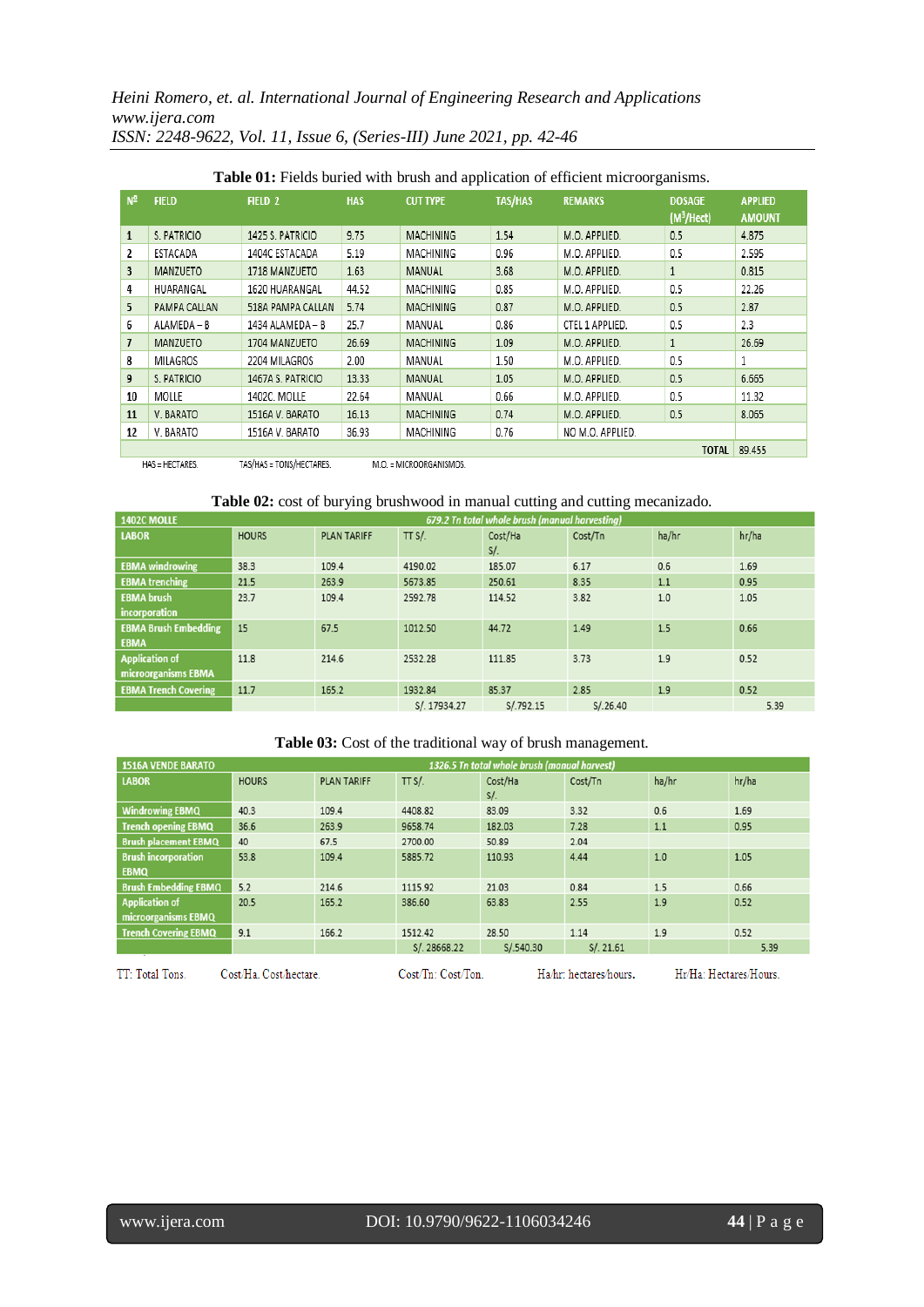# *Heini Romero, et. al. International Journal of Engineering Research and Applications www.ijera.com ISSN: 2248-9622, Vol. 11, Issue 6, (Series-III) June 2021, pp. 42-46*

| 90 Tn total of whole brush (manual harvesting)<br>1205 STO DOMINGO |              |                    |          |                                               |          |       |       |  |  |
|--------------------------------------------------------------------|--------------|--------------------|----------|-----------------------------------------------|----------|-------|-------|--|--|
| <b>LABOR</b>                                                       | <b>HOURS</b> | <b>PLAN TARIFF</b> | TT $S/L$ | Cost/Ha<br>S/L                                | Cost/Tn  | ha/hr | hr/ha |  |  |
| Excavation                                                         | 25.9         | 144.0              | 3729.60  | 1243.20                                       | 41.11    | 0.12  | 8.63  |  |  |
| <b>Brush pile</b>                                                  | 7.9<br>100.0 |                    | 790.00   | 263.33                                        | 2.93     | 0.38  | 2.63  |  |  |
|                                                                    |              |                    | 4519.60  | 1506.53                                       | 44.37    |       |       |  |  |
| 1415B CANOA<br>100 Tn total whole brushwood (manual harvest)       |              |                    |          |                                               |          |       |       |  |  |
| <b>LABOR</b>                                                       | <b>HOURS</b> | <b>PLAN TARIFF</b> | TT $S/L$ | Cost/Ha<br>S/L                                | Cast/In  | ha/hr | hr/ha |  |  |
| Whole brush loading                                                | 15.167       | 110.98             | 1683.17  | 420.79                                        | 16.83    | 0.26  | 3.79  |  |  |
| Unloading of whole brush                                           | 5.6          | 110.98             | 621.46   | 155.37                                        | 6.21     | 0.71  | 1.40  |  |  |
| Whole brush transport                                              | 13.466       | 69.52              | 936.11   | 234.03                                        | 9.36     | 0.30  | 3.37  |  |  |
|                                                                    | 3.983        | 165.24             | 658.17   | 164.54                                        | 6.58     | 1.00  | 1.00  |  |  |
|                                                                    |              |                    | 3898.91  | 974.73                                        | 38.99    |       |       |  |  |
| 1415B CANOA                                                        |              |                    |          | 100 Tn total whole brushwood (manual harvest) |          |       |       |  |  |
| <b>LABOR</b>                                                       | <b>HOURS</b> | <b>PLAN TARIFF</b> | TT $S/L$ | Cost/Ha<br>S/L                                | Cost/Tn  | ha/hr | hr/ha |  |  |
| Whole brush loading                                                | 4.2          | 110.98             | 466.10   | 266.34                                        | 10.65    | 0.42  | 2.40  |  |  |
| <b>Unloading of whole</b><br>brush                                 | 1.6          | 110.98             | 177.56   | 101.46                                        | 4.06     | 1.09  | 0.91  |  |  |
| Whole brush transport                                              | 5.6          | 69.52              | 389.29   | 222.45                                        | 8.90     | 0.31  | 3.20  |  |  |
|                                                                    | 25           | 165.24             | A1211    | 236.06                                        | $Q$ $AA$ | 0.70  | 1A2   |  |  |

| Table 04: Cost per Ton and Hectare of burying of brushwood |
|------------------------------------------------------------|
|------------------------------------------------------------|

The analyses evaluated were reducing sugars, moisture, organic matter and lignin, as shown in Tables 05 and 06.

826.32

33.05

1446.06

**Table 05:** Analysis of the fields at the beginning of the brush burial process.

| Nº             | <b>FIELD</b>          | <b>Months of</b><br>testing | <b>DNS</b> | <b>Humidity %</b> | <b>Organic Matter</b><br>% | Lignin | cm of brush |
|----------------|-----------------------|-----------------------------|------------|-------------------|----------------------------|--------|-------------|
| 1              | Alameda Ensayo        |                             | 89         | 12                | 62                         | 31     | 65          |
| $\overline{2}$ | Alameda Testigo       |                             | 95         | 10                | 59                         | 34     | 65          |
| 3              | Estacada Ensayo       |                             | 96         | 12                | 55                         | 37     | 65          |
| 4              | Estacada Testigo      |                             | 93         | 12                | 56                         | 36     | 65          |
| 5              | Huarangal Ensayo      |                             | 95         | 14                | 57                         | 34     | 65          |
| 6              | Manzueto A            |                             | 96         | 7                 | 51                         | 38     | 60          |
|                | Molle Ensayo          | 1                           | 92         | 15                | 56                         | 36     | 65          |
| 8              | Pampa Callana Ensayo  | 1                           | 94         | 10                | 50                         | 33     | 60          |
| 9              | Pampa Callana Testigo | 1                           | 90         | 9                 | 51                         | 34     | 60          |
| 10             | Vende Barato Ensayo   | 1                           | 93         | 12                | 52                         | 39     | 65          |
| 11             | Vende Barato Testigo  | 1                           | 89         | 10                | 50                         | 35     | 65          |
| 12             | Campo San Patricio    | 1                           | 91         | 14                | 61                         | 37     | 60          |
| 13             | Campo Milagros        | 1                           | 92         | 13                | 60                         | 38     | 60          |

DNS: 3,5-dinitrosalicilico. Method for the determination of sugars

| Nº | <b>FIELD</b>          | <b>Months of</b><br>testing | <b>DNS</b> | <b>Humidity %</b> | Organic<br>Matter % | Lignin | <b>Differential</b><br>lignin | cm of<br>brush | cm of degraded<br>brush |
|----|-----------------------|-----------------------------|------------|-------------------|---------------------|--------|-------------------------------|----------------|-------------------------|
| 1  | Alameda Ensayo        | 1                           | 98         | 12                | 62                  | 25     | 15                            | 6              | 59                      |
| 2  | Alameda Testigo       | 1                           | 95         | 10                | 59                  | 29     | 20                            | 5              | 60                      |
| 3  | Estacada Ensayo       | 1                           | 96         | 12                | 55                  | 28     | 19                            | 9              | 56                      |
| 4  | Estacada Testigo      | 1                           | 93         | 12                | 56                  | 31     | 24                            | 5              | 60                      |
| 5. | Huarangal Ensayo      | 1                           | 95         | 14                | 57                  | 28     | 19                            | 6              | 59                      |
| 6  | Manzueto A            |                             | 96         | 7                 | 51                  | 24     | 11                            | 14             | 46                      |
|    | Molle Ensayo          | 1                           | 92         | 15                | 56                  | 31     | 18                            | 5              | 60                      |
| 8  | Pampa Callana Ensayo  | 1                           | 94         | 10                | 50                  | 27     | 16                            | 6              | 54                      |
| 9  | Pampa Callana Testigo | 1                           | 90         | 9                 | 51                  | 28     | 17                            | 6              | 54                      |
| 10 | Vende Barato Ensayo   | 1                           | 93         | 12                | 52                  | 34     | 18                            | 5              | 60                      |
| 11 | Vende Barato Testigo  | 1                           | 89         | 10                | 20                  | 31     | 17                            | 4              | 61                      |
| 12 | Campo San Patricio    | 1                           | 91         | 14                | 61                  | 33     | 20                            | 4              | 56                      |
| 13 | Campo Milagros        | 1                           | 92         | 13                | 60                  | 33     | 21                            | 5              | 55                      |

**Table 06:** Analysis of the final fields of the brush burial process.